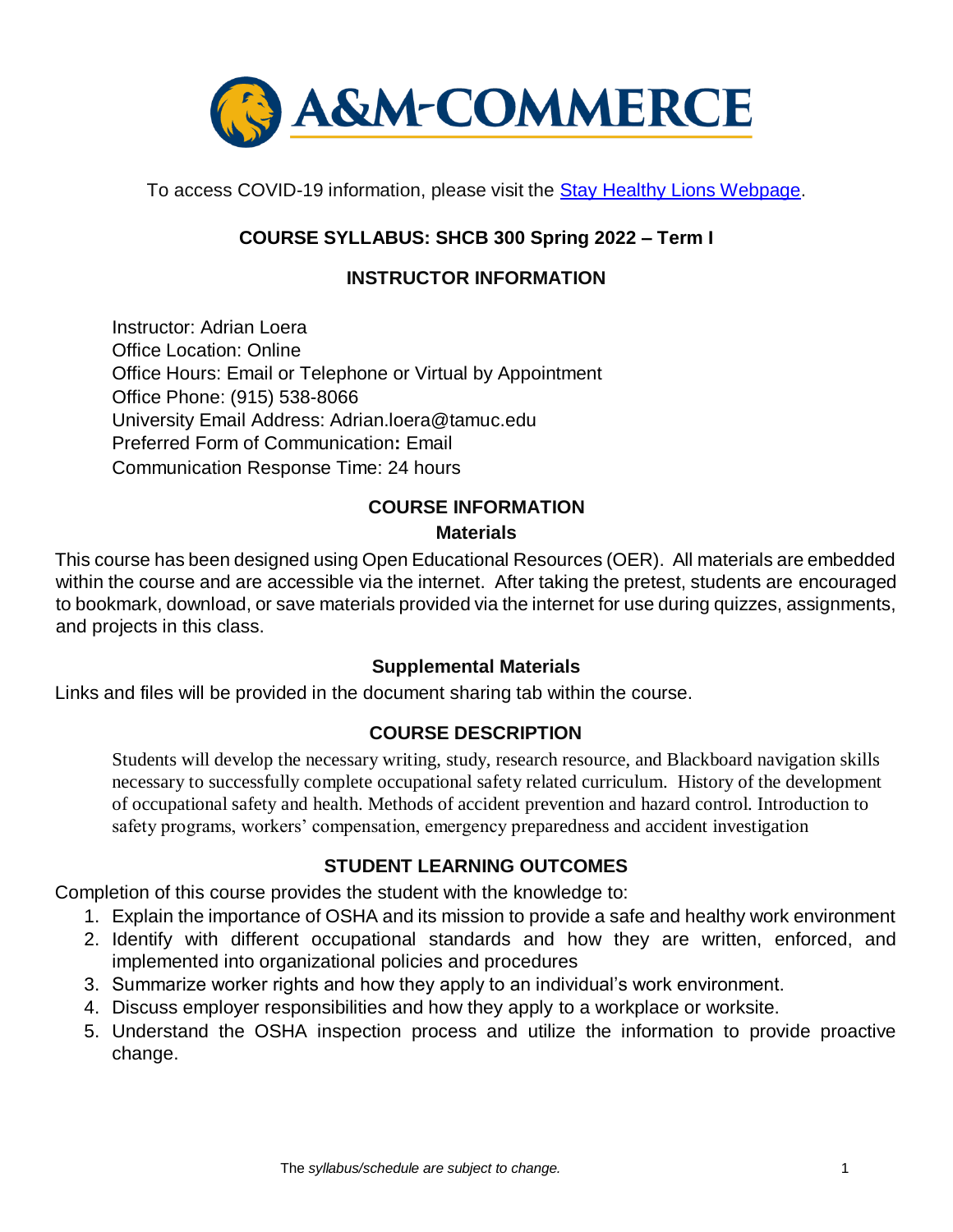# **REGULAR AND SUBSTANTIVE COURSE INTERACTION**

As a general guide, students enrolled in a three semester hour course should spend one hour engaged in instructional activities and two to three hours on out-of-class work per week in a semester. Educational activities in this course are designed to ensure regular and substantive interaction between students and faculty.

# **COURSE REQUIREMENTS**

**Minimal Technical Skills Needed:** Students will need reliable computer and internet access for this course. Students must be able to effectively use myLeo email, myLeo Online D2L, and Microsoft Office.

**Instructional Methods:** This course is an online course. To be successful in this course, all content and course modules should be read and reviewed. All assignments and quizzes (both graded and not graded) must be completed. Please contact the instructor by email for any assistance.

**Student Responsibilities or Tips for Success in the Course:** To be successful in this course, all content and course modules should be read and reviewed. All assignments and quizzes (both graded and not graded) should be completed. Please contact the instructor by email for any assistance.

## **ASSESSMENT**

Students must achieve 80% or higher for the both the post-Test and culminating Project to demonstrate competency and pass the course.

### **Course Pre-test**

The purpose of the pre-test is to provide a baseline understanding of your knowledge in this competency. The pre-test is required before you begin studying course materials. If you do not make at least 80% on the pre-test, students will be expected to complete assignments, quizzes, and other course content to prepare for the post-test and culminating project.

| <b>Content</b> | <b>Description</b>                                                                                                                                                                                                                                                                                                              | <b>Value</b>  | <b>Notes</b>                                                                                                                                               |
|----------------|---------------------------------------------------------------------------------------------------------------------------------------------------------------------------------------------------------------------------------------------------------------------------------------------------------------------------------|---------------|------------------------------------------------------------------------------------------------------------------------------------------------------------|
| Pre-Test       | This is the initial assessment in the course to<br>provide a baseline understanding of a student's<br>knowledge of the course content and competencies.<br>Pretests are taken once and should be completed<br>upon the first couple of days of a CBE academic<br>term or entry into a course if a student is an<br>accelerator. | 100<br>points | before<br>Required<br>completing any other<br>work in the course. The<br>grade on the pre-test<br>does not count in the<br>final grade for this<br>course. |

# **Learning Objective Essays**

A brief short-answer item that the student submits to the instructor that requires students to synthesize and apply the concept, theory, process, etc., introduced in the Learning Objective Module. Essays are submitted to the instructor and do not require comments or "discussion" with other students in the course.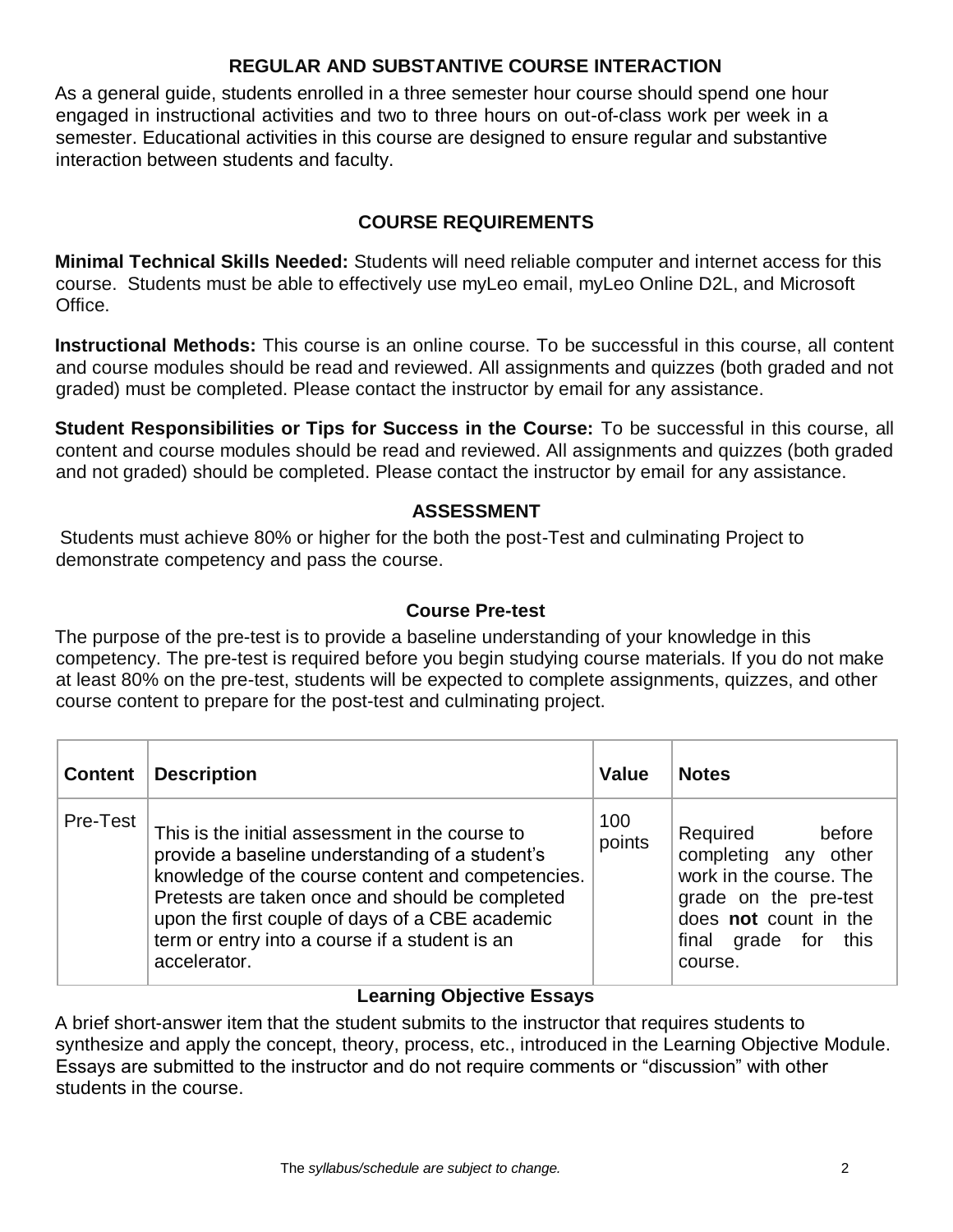# **Learning Objective Activities**

A brief assessment at the end of each module that is intended to emphasize key concepts, theories, processes, etc., introduced in the Learning Objective Module.

### **Course Post-test**

The end-of-course comprehensive exam that assesses student knowledge and understanding of major concepts, theories, processes, etc., in the course. A **score of 80% or higher is required** to demonstrate competency.

| <b>Content</b> | <b>Description</b>                                                                                              | <b>Value</b>  | <b>Notes</b>                                                                                                                          |
|----------------|-----------------------------------------------------------------------------------------------------------------|---------------|---------------------------------------------------------------------------------------------------------------------------------------|
| Post-Test      | Measures your competency of learning<br>outcomes through essay, short answer, and<br>multiple-choice questions. | 100<br>points | Required and you must score<br>80% or higher. You have up to<br>three attempts.<br>DUE: Last day of week 7,<br>Friday by 11:59 PM CST |

If you score less than 80% on the post-test, you will have an opportunity to review the material and retake the post-test two additional times. If the posttest score is less than 80% within three attempts, students will receive a grade of "F" in the course and will be required to retake the course in the new term. Students who fail the posttest should review feedback from the instructor before reattempting the posttest.

# **Culminating Project**

|         | <b>Content   Description</b>                                                                     | Value         | <b>Notes</b>                                                                                                                                                                                                                      |
|---------|--------------------------------------------------------------------------------------------------|---------------|-----------------------------------------------------------------------------------------------------------------------------------------------------------------------------------------------------------------------------------|
| Project | Measures your competency of learning<br>outcomes the completion of a<br>competencybased project. | 100<br>points | Required and you must score<br>80% or higher. You have up to<br>three attempts.<br>DUE DATE if you<br>want<br>feedback for revisions: End of<br>week 6.<br>HARD DUE DATE: Last day of<br>week 7, Friday by 11:59 PM<br><b>CST</b> |

If students score less than 80% on the culminating project, they will have an opportunity to review the material and resubmit the project up to two additional times. If the culminating project is less than 80% within three attempts, students will receive a grade of "F" in the course and will be required to retake the course in the new term.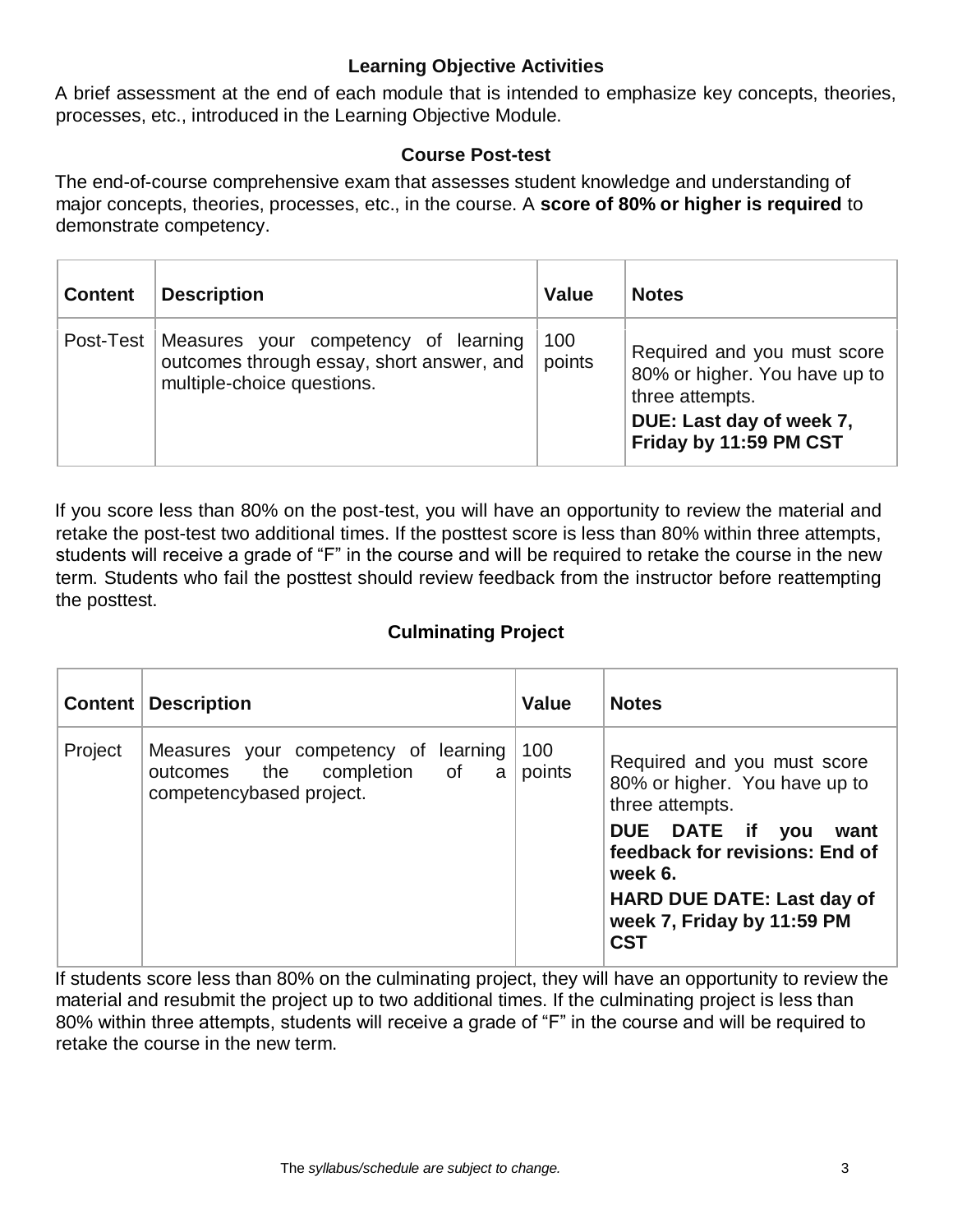### **GRADING**

A score of 80% or higher on both the culminating Project and post-test is required to demonstrate competency and receive credit for the course. The following items will be used to calculate the final grade in the course.

| <b>Assignment</b>                  | <b>Weighted Average</b> |
|------------------------------------|-------------------------|
| Module Pre-Test (5 test in total   | 0%                      |
| Module Post-Test (5 test in total) | 30%                     |
| <b>Culminating Project</b>         | 70%                     |
| Total                              | 100%                    |

# **Grading Scale**

Percentage  $A = 90\% - 100\%$  $B = 80\% - 89\%$  $C = 70\% - 79\%$  $D = 60\% - 69\%$  $F = 59\%$  or below

#### **TECHNOLOGY REQUIREMENTS LMS**

All course sections offered by Texas A&M University-Commerce have a corresponding course shell in the myLeo Online Learning Management System (LMS). Below are the technical requirements

Learning Management System (LMS) Requirements: View the [Learning Management System Requirements Webpage.](https://community.brightspace.com/s/article/Brightspace-Platform-Requirements) 

LMS Browser Support: Learn more on the [LMS Browser Support Webpage.](https://documentation.brightspace.com/EN/brightspace/requirements/all/browser_support.htm) 

YouSeeU Virtual Classroom Requirements: Visit the [Virtual Classroom Requirements Webpage.](https://support.youseeu.com/hc/en-us/articles/115007031107-Basic-System-Requirements) 

# **ACCESS AND NAVIGATION**

You will need your campus-wide ID (CWID) and password to log into the course. If you do not know your CWID or have forgotten your password, contact the Center for IT Excellence (CITE) at 903.468.6000 or helpdesk@tamuc.edu**.** 

**Note:** Personal computer and internet connection problems do not excuse the requirement to complete all course work in a timely and satisfactory manner. Each student needs to have a backup method to deal with these inevitable problems. These methods might include the availability of a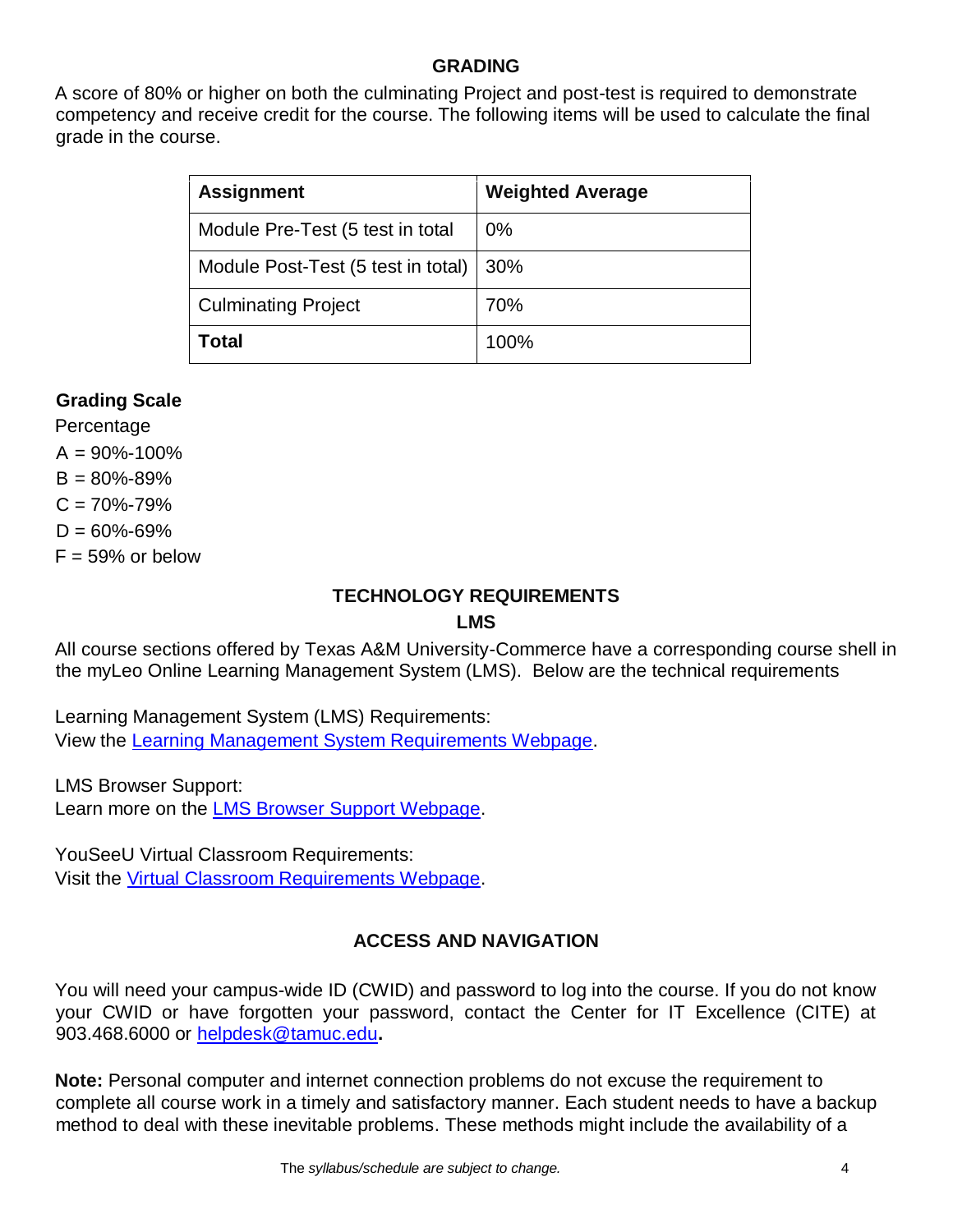backup PC at home or work, the temporary use of a computer at a friend's home, the local library, office service companies, Starbucks, a TAMUC campus open computer lab, etc.

# **COMMUNICATION AND SUPPORT**

If you have any questions or are having difficulties with the course material, please contact your Instructor.

## **Technical Support**

If you are having technical difficulty with any part of Brightspace, please contact Brightspace Technical Support at 1-877-325-7778. Other support options can be found on the [Brightspace Support Webpage.](https://community.brightspace.com/support/s/contactsupport)

### **Interaction with Instructor Statement**

This is an online course; therefore, expect most communication to be online as well. Correspondence will always be through university email (your "myLeo" mail) and announcements in myLeo online (D2L). The instructor will make every effort to respond to emails within 24 provided the correspondence follows the requirements listed below. Students are encouraged to check university email daily.

# **COURSE AND UNIVERSITY PROCEDURES/POLICIES Syllabus Change Policy**

The syllabus is a guide. Circumstances and events, such as student progress, may make it necessary for the instructor to modify the syllabus during the semester. Any changes made to the syllabus will be announced in advance.

### **Student Conduct**

All students enrolled at the University shall follow the tenets of common decency and acceptable behavior conducive to a positive learning environment. The Code of Student Conduct is described in detail online in the [Student Guidebook.](http://www.tamuc.edu/Admissions/oneStopShop/undergraduateAdmissions/studentGuidebook.aspx)

Students should also consult the [Rules of Netiquette Webpage](https://www.britannica.com/topic/netiquette) [f](https://www.britannica.com/topic/netiquette)or more information regarding how to interact with students in an online forum.

### **TAMUC Attendance**

For more information about the attendance policy, please view the [Attendance](http://www.tamuc.edu/admissions/registrar/generalInformation/attendance.aspx) [Webpage](http://www.tamuc.edu/admissions/registrar/generalInformation/attendance.aspx) [a](http://www.tamuc.edu/admissions/registrar/generalInformation/attendance.aspx)nd the [Class](http://www.tamuc.edu/aboutUs/policiesProceduresStandardsStatements/rulesProcedures/13students/academic/13.99.99.R0.01.pdf)  [Attendance Policy](http://www.tamuc.edu/aboutUs/policiesProceduresStandardsStatements/rulesProcedures/13students/academic/13.99.99.R0.01.pdf)

### **Academic Integrity**

Students at Texas A&M University-Commerce are expected to maintain high standards of integrity and honesty in all of their scholastic work. For more details and the definition of academic dishonesty see the following procedures:

[Undergraduate Academic Dishonesty Po](http://www.tamuc.edu/aboutUs/policiesProceduresStandardsStatements/rulesProcedures/13students/undergraduates/13.99.99.R0.03UndergraduateAcademicDishonesty.pdf)licy [Undergraduate Student Academic Dishonesty Form](http://www.tamuc.edu/aboutUs/policiesProceduresStandardsStatements/rulesProcedures/documents/13.99.99.R0.03UndergraduateStudentAcademicDishonestyForm.pdf)

### **Students with Disabilities-- ADA Statement**

The Americans with Disabilities Act (ADA) is a federal anti-discrimination statute that provides comprehensive civil rights protection for persons with disabilities. Among other things, this legislation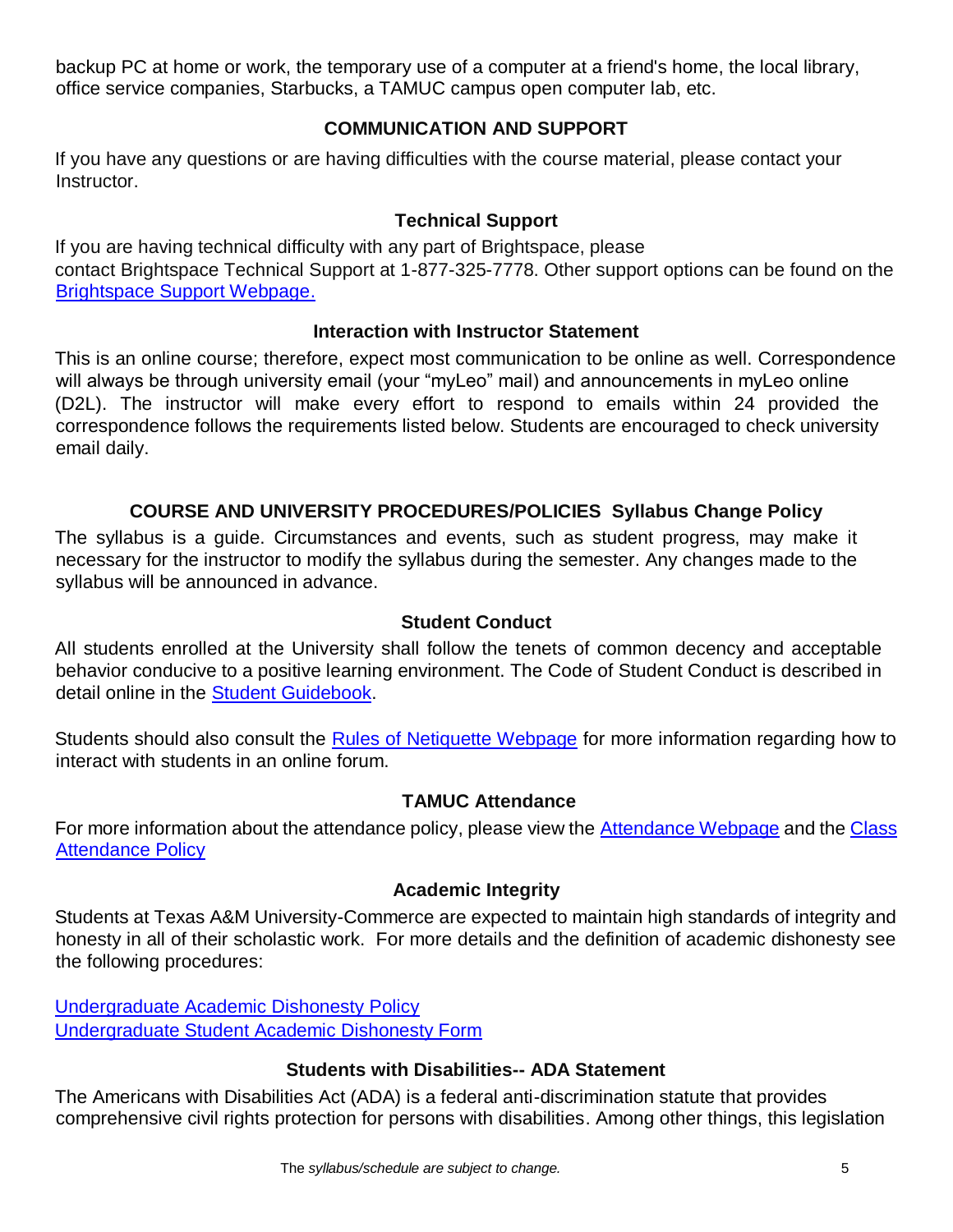requires that all students with disabilities be guaranteed a learning environment that provides for reasonable accommodation of their disabilities. If you have a disability requiring an accommodation, please contact:

### **Office of Student Disability Resources and Services**

Texas A&M University-Commerce Velma K. Waters Library Rm 162 Phone (903) 886-5150 or (903) 886-5835 Fax (903) 468-8148 Email: studentdisabilityservices@tamuc.edu Website: [Office of Student Disability Resources and Services](http://www.tamuc.edu/campusLife/campusServices/studentDisabilityResourcesAndServices/)

## **Nondiscrimination Notice**

Texas A&M University-Commerce will comply in the classroom, and in online courses, with all federal and state laws prohibiting discrimination and related retaliation on the basis of race, color, religion, sex, national origin, disability, age, genetic information, or veteran status. Further, an environment free from discrimination on the basis of sexual orientation, gender identity, or gender expression will be maintained.

## **Campus Concealed Carry Statement**

Texas Senate Bill - 11 (Government Code 411.2031, et al.) authorizes the carrying of a concealed handgun in Texas A&M University-Commerce buildings only by persons who have been issued and are in possession of a Texas License to Carry a Handgun. Qualified law enforcement officers or those who are otherwise authorized to carry a concealed handgun in the State of Texas are also permitted to do so. Pursuant to Penal Code (PC) 46.035 and A&M-Commerce Rule 34.06.02.R1, license holders may not carry a concealed handgun in restricted locations.

For a list of locations, please refer to the [Carrying Concealed Handguns On Campus](http://www.tamuc.edu/aboutUs/policiesProceduresStandardsStatements/rulesProcedures/34SafetyOfEmployeesAndStudents/34.06.02.R1.pdf) [d](http://www.tamuc.edu/aboutUs/policiesProceduresStandardsStatements/rulesProcedures/34SafetyOfEmployeesAndStudents/34.06.02.R1.pdf)ocument and/or consult your event organizer.

Pursuant to PC 46.035, the open carrying of handguns is prohibited on all A&M-Commerce campuses. Report violations to the University Police Department at 903-886-5868 or 9-1-1.

### **Counseling Services**

The Counseling Center at A&M-Commerce, located in the Halladay Building, Room 203, offers counseling services, educational programming, and connection to community resources for students. Students have 24/7 access to the Counseling Center's crisis assessment services by calling 903- 8865145. For more information regarding Counseling Center events and confidential services, please visit [www.tamuc.edu/counsel.](http://www.tamuc.edu/counsel)

# **COURSE OUTLINE / CALENDAR**

| <b>Unit or Module</b> | <b>Materials to Read or</b><br><b>Review</b> | <b>Assignments with Due</b><br><b>Dates</b> |
|-----------------------|----------------------------------------------|---------------------------------------------|
|-----------------------|----------------------------------------------|---------------------------------------------|